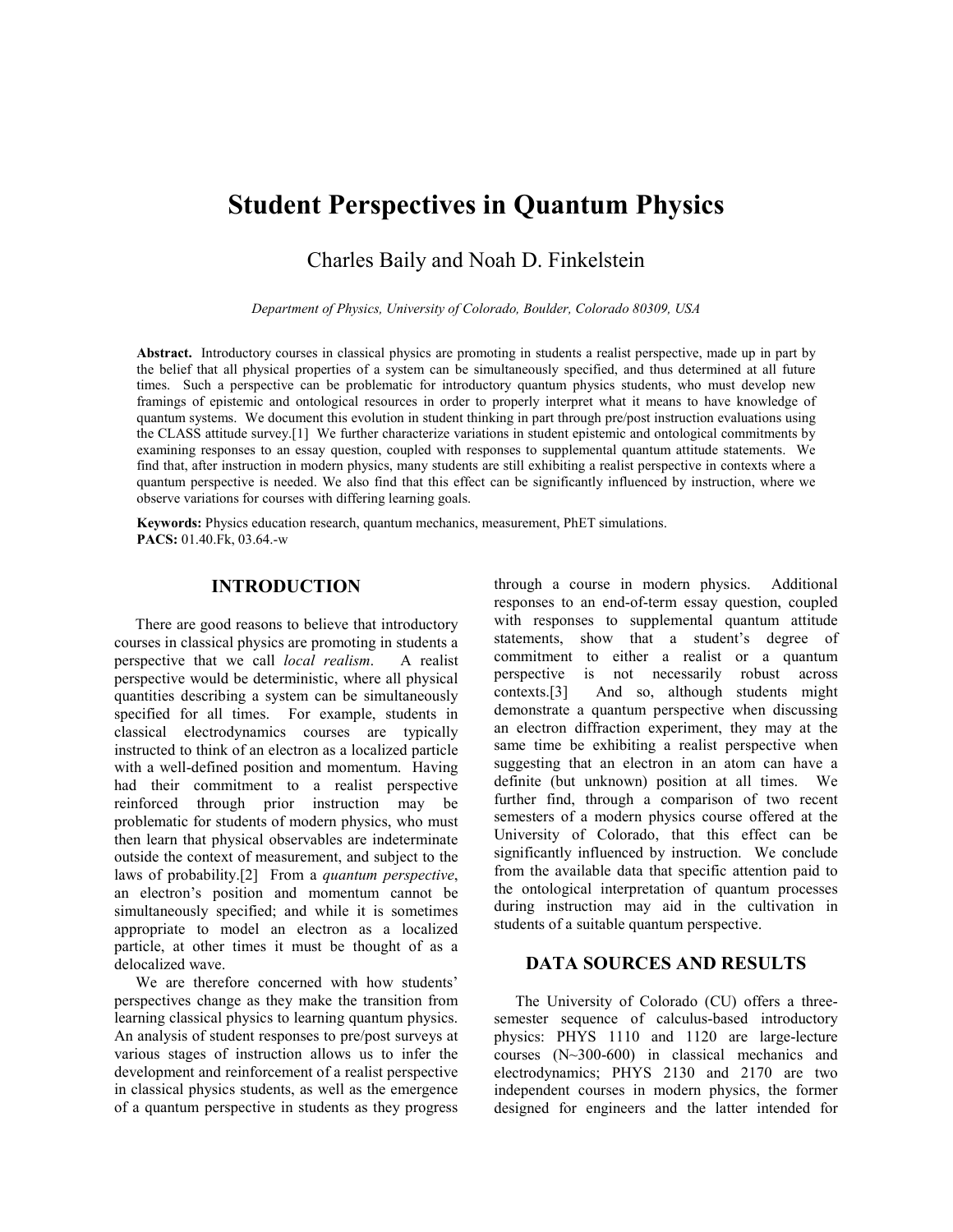physics majors, each with a typical class size of  $\sim$ 75  $students^1$ .

The Colorado Learning Attitudes about Science Survey<sup>[1]</sup> (CLASS) was given at the beginning and end of the semester to students from each of these courses as a means of characterizing their beliefs about physics and the nature of learning physics. Students responded using a 5-point Likert scale (indicating from strong disagreement to strong agreement) to a series of statements, including #41: "*It is possible for physicists to carefully perform the same experiment and get two very different results that are both correct.*" Responses to this question are not scored as being "expert-like" or not because there is no consensus among experts as to how to respond; the statement's ambiguities allow for a number of legitimate interpretations to emerge when formulating a response.

There is a clear trend in how student responses to statement #41 change over the course of the introductory sequence (**Figure 1**). Among students starting off in PHYS 1110, many more will agree with this statement than disagree; yet the number in agreement decreases significantly during introductory classical physics instruction, while an increasing number of students disagree. This trend then reverses itself over a single semester of modern physics, with an even greater percentage of students agreeing with the statement than at the beginning of classical physics instruction. A longitudinal study of 124 students showed trends similar to the non-matched samples presented in **Figure 1**.

To clarify students' interpretation of the statement and reasoning behind their responses to #41, an optional text box has been added to the online CLASS survey. An examination of the types of concepts invoked by students in their responses provides some



**FIGURE 1.** Aggregate data for student responses to CLASS statement #41 across a three semester introductory physics sequence. Error bars represent the standard error on the mean. Neutral responses are not shown.

<u>.</u>

**TABLE 1.** Categorization of concepts invoked by students in response to CLASS #41.

|   | Quantum Theory/Phenomena                         |
|---|--------------------------------------------------|
| A | Relativity/Different Frames of Reference         |
| В | There can be more than one correct answer.       |
|   | Experimental results are open to interpretation. |
| C | Experimental/Random/Human Error                  |
|   | Hidden Variables, Chaotic Systems                |
| D | There can be only one correct answer.            |
|   | Experimental results should be repeatable.       |
|   |                                                  |

insight into the types of resources that are available to students at various stages of instruction. Open-ended responses were coded into four categories through an emergent coding scheme.[4] (**Table 1**)

Our analysis shows that, prior to instruction in modern physics, 59% of those who agreed with statement #41 offered category C explanations, while category D was preferred by those who disagreed (69%). As to whether the group of students who provided reasoning for their answers is representative of the group of all respondents, we do find that Neutral respondents are less likely to provide their reasoning, and that those in agreement are more likely than others to provide reasons for their answers. However, we see through a comparison of final course grades that the grades of students who agreed with #41 and provided their reasoning were not statistically different from the group who agreed but provided no reasoning for their response – and likewise for Neutral and Disagree respondents. We therefore conclude that, among introductory physics students, those who disagree with #41 primarily concern themselves with the idea that physics is deterministic, while those who agree with the statement are more conscious of the possibility for random, hidden variables to influence the outcomes of two otherwise identical experiments.

Categories B, C, and D are collapsed in **Table 2** into a single category representing reasoning that does not invoke quantum or relativistic phenomena. As would be expected, few students invoke quantum phenomena when responding before any formal instruction in modern physics, while a single semester of modern physics results in a four-fold increase in the percentage of students who believe that quantum or relativistic phenomena could allow for two valid, but different, experimental results – as well as a 30 point

**TABLE 2.** Distribution of reasoning invoked by students in response to CLASS **#41**.

| <b>Before Instruction in Modern Physics</b> |                 |                |         |              |  |  |
|---------------------------------------------|-----------------|----------------|---------|--------------|--|--|
| $(N=507)$                                   | <b>Disagree</b> | <b>Neutral</b> | Agree   | <b>Total</b> |  |  |
| A                                           | $2\%$           | $1\%$          | 6%      | 9%           |  |  |
| <b>B-D</b>                                  | 37%             | 14%            | 40%     | 91%          |  |  |
| <b>After Instruction in Modern Physics</b>  |                 |                |         |              |  |  |
| $(N=83)$                                    | <b>Disagree</b> | <b>Neutral</b> | Agree   | <b>Total</b> |  |  |
| $\mathbf{A}$                                | 10%             | $5\%$          | $2.4\%$ | 39%          |  |  |
| B-D                                         | 22%             | 14%            | $2.5\%$ | 61%          |  |  |

<sup>&</sup>lt;sup>1</sup> Unless indicated, data from the two modern physics courses have been combined for the purposes of this discussion.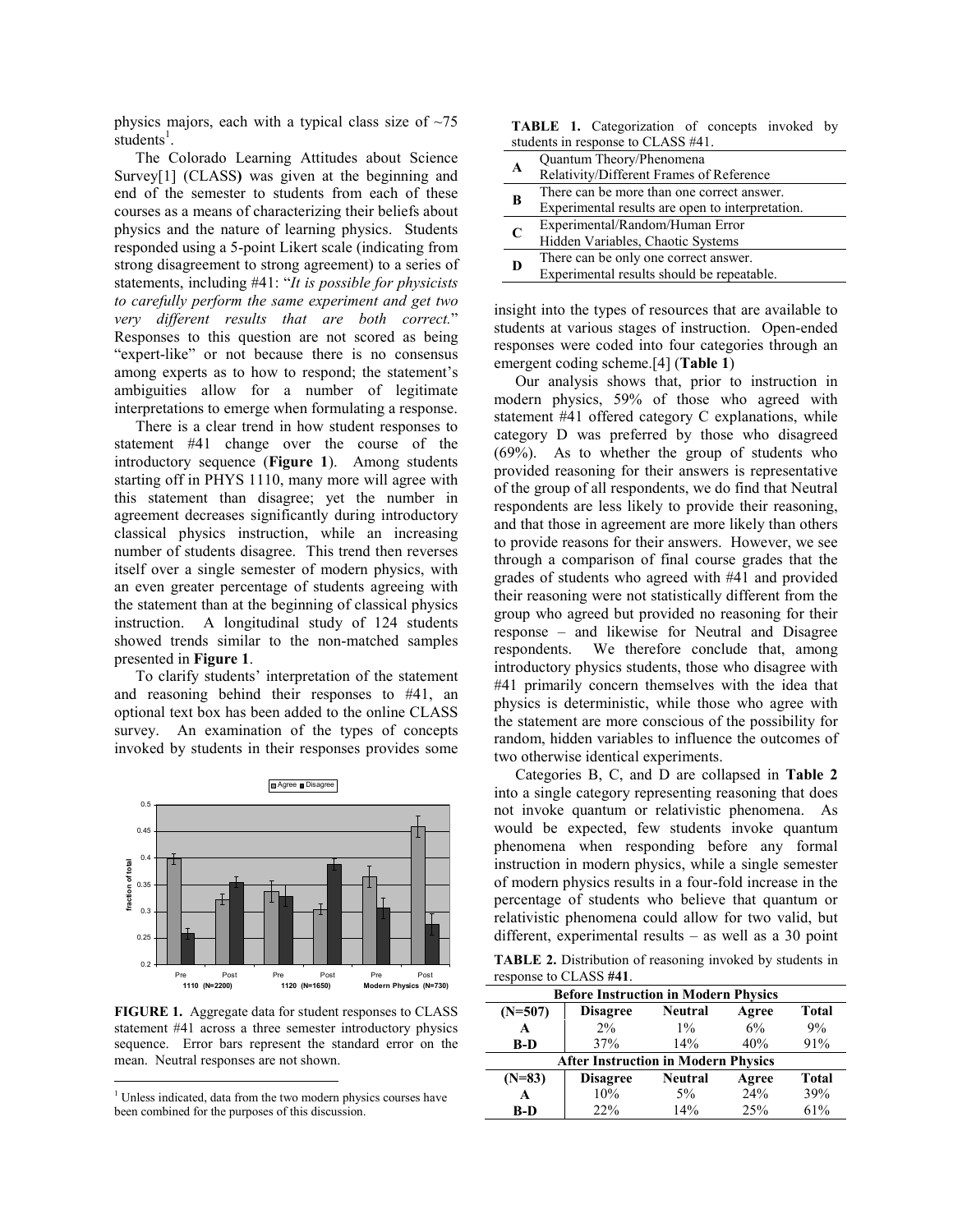increase in the percentage of students who invoked quantum or relativistic phenomena in their reasoning, regardless of their Likert-scale response.

Further data have been collected from two recent semesters of PHYS 2170 in order to characterize how students' commitments to either a realist or quantum perspective can vary by context, and to see if these commitments can be influenced by different types of instruction and learning goals. Course 2170A was taught by a Physics Education Research (PER) instructor who employed in-class research-based reforms, including PhET simulations[5] designed to provide students with a visualization of quantum processes. Course 2170B was taught the following semester in the form of traditional lectures delivered from a chalkboard. A typical semester of modern physics at CU devotes roughly one-third of the lectures to special relativity, with the remaining lectures covering the foundations of quantum mechanics and simple applications.

Students from both of these courses were given an end-of-term essay question asking them to argue for or against statements made by three fictional students who are discussing the representation of an electron in the Quantum Wave Interference PhET simulation.[6] In this simulation a single blob (representing the probability density) emerges from an electron gun, passes through two slits, and then a small dot appears on a detection screen; after a long time (many electrons) an interference pattern develops. (See **Appendix** for the full text of this question.) Each statement made by a fictional student is intended to represent a potential perspective on how to model the electron between the time it is emitted from the electron gun and when it is detected at the screen. Responses were coded according to whether students preferred a realist or a quantum perspective in their argumentation; the following two student quotes are illustrative of the types of responses seen:

**Realist**: "We just can't know EXACTLY where the electron is and thus the blob actually represents the probability density of that electron. In the end, only a single dot appears on the screen, thus the electron, wherever it was in the probability density cloud, traveled in its own direction to where it ended up."

**Quantum**: "The blob is the electron and an electron is a wave packet that will spread out over time. The electron acts as a wave and will go through both slits and interfere with itself. This is why a distinct interference pattern will show up on the screen after shooting out electrons for a period of time."

The distribution of all responses for the two courses is summarized in **Table 3**; columns do not add to 100%

**TABLE 3.** Student response to an end-of-term essay question from two recent semesters of PHYS 2170.

| $2170A (N=72)$               | $2170B(N=44)$ |
|------------------------------|---------------|
| 18%<br>75%<br><b>Realist</b> |               |
| 78%<br>$11\%$<br>Ouantum     |               |

because some students provided a mixed or otherwise unclassifiable response. There is a strong bias towards a quantum perspective among 2170A students, while students from 2170B highly preferred a realist perspective.

 Students from both courses also responded at the beginning and end of the semester to additional survey statements appended to the CLASS for modern physics students, including QA#16: "*An electron in an atom has a definite but unknown position at each moment in time.*" It might be expected that a student who has learned to view an electron as being delocalized in space in the context of an electron diffraction experiment should also see it as such when considering whether an electron in an atom can have a definite position in the absence of measurement.

**TABLE 4.** Student responses to QA#16: "*An electron in an atom has a definite but unknown position at each moment in time.*"

|                 | $2170A(N=41)$ |             | $2170B(N=36)$ |             |  |
|-----------------|---------------|-------------|---------------|-------------|--|
|                 | PRE           | <b>POST</b> | PRE           | <b>POST</b> |  |
| <b>Disagree</b> | 22%           | 44%         | 10%           | 23%         |  |
| <b>Neutral</b>  | 32%           | 17%         | 39%           | 21%         |  |
| Agree           | 44%           | 39%         | 48%           | 54%         |  |

Instead, the data contained in **Table 4** do not show the same bias toward a single perspective as in **Table 3**. From a quantum perspective, disagreement with QA#16 can be characterized as favorable; **Table 4** shows that students in 2170A posted a 22 point increase in favorable responses, and those from 2170B posted a 13% favorable shift; but while 2170A showed a 5% *decrease* in unfavorable responses, 2170B students *increased* their unfavorable responses at the end of the semester by 6 percentage points. The postdata in **Table 4** from the two courses can be combined and presented in another format, by grouping postresponses to QA#16 according to how those same students responded to the essay question. (**Table 5)** Here, we see that students who had preferred a quantum perspective  $(N=36)$  tended to answer  $OA#16$ favorably, while the majority of students who preferred a realist perspective (N=35) chose an unfavorable response; notably, the results are not diagonalized.

**TABLE 5.** Post-responses to QA#16, grouped according to student responses to the end-of-term essay question.

|                | <b>Disagree</b> | <b>Neutral</b> | Agree | Total |
|----------------|-----------------|----------------|-------|-------|
| <b>Ouantum</b> | 56%             | 11%            | 33%   | 100   |
| <b>Realist</b> | 18%             | 18%            | 64%   | 100   |